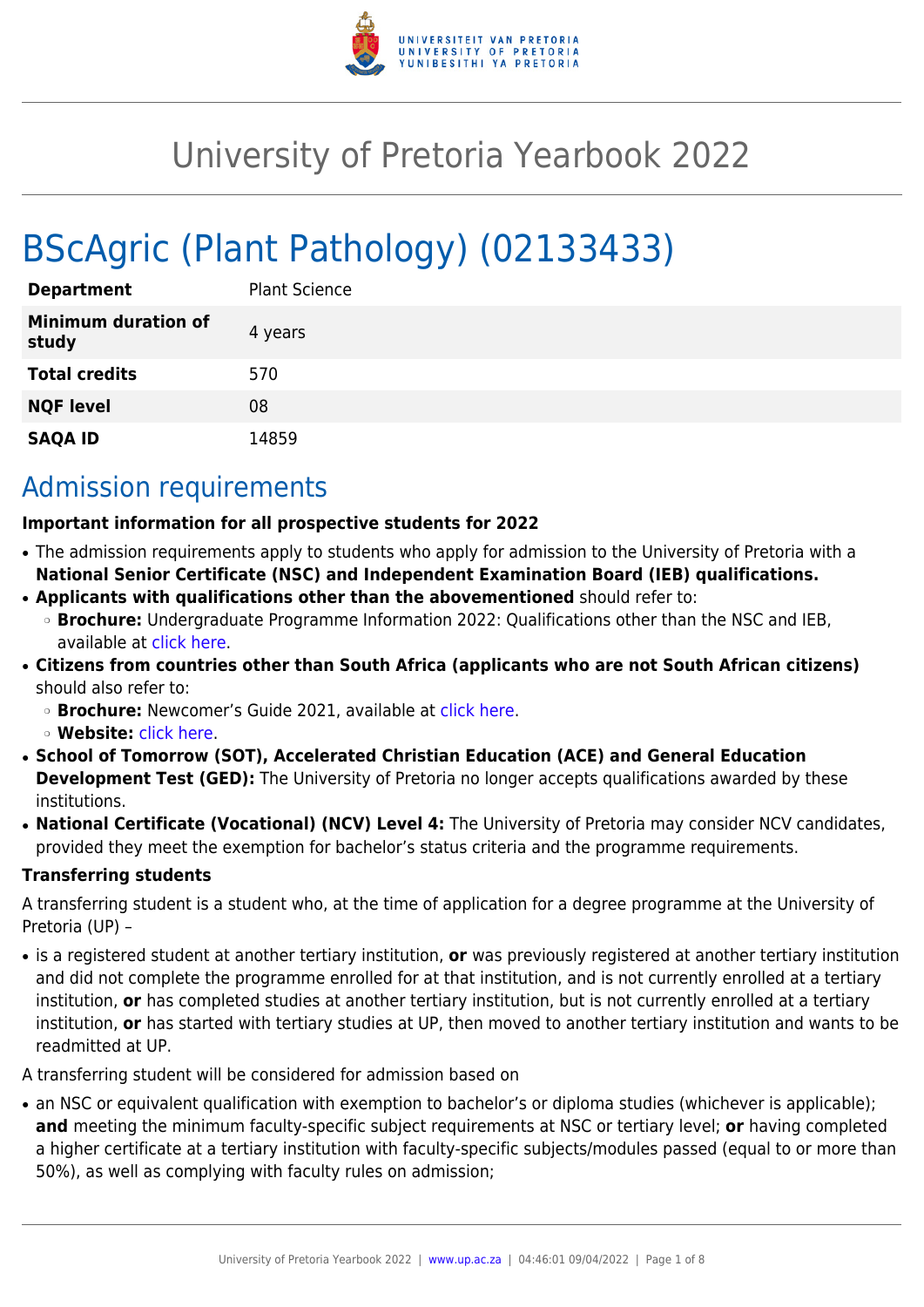

- previous academic performance (must have passed all modules registered for up to the closing date of application ) or as per faculty regulation/promotion requirements;
- a certificate of good conduct.

**Note:** Students who have been dismissed at the previous institution due to poor academic performance, will not be considered for admission to UP.

### **Returning students**

A returning student is a student who, at the time of application for a degree programme –

● is a registered student at UP, and wants to transfer to another degree at UP, **or** was previously registered at UP and did not complete the programme enrolled for, and did not enrol at another tertiary institution in the meantime (including students who applied for leave of absence), **or** has completed studies at UP, but is not currently enrolled or was not enrolled at another tertiary institution after graduation.

A returning student will be considered for admission based on

- an NSC or equivalent qualification with exemption to bachelor's or diploma studies (whichever is applicable); **and** meeting the minimum faculty-specific subject requirements at NSC or tertiary level; **or** previous academic performance (should have a cumulative weighted average of at least 50% for the programme enrolled for);
- having applied for and was granted leave of absence.

**Note:** Students who have been excluded/dismissed from a faculty due to poor academic performance may be considered for admission to another programme at UP. The Admissions Committee may consider such students if they were not dismissed more than twice. Only ONE transfer between UP faculties will be allowed, and a maximum of two (2) transfers within a faculty.

### **Important faculty-specific information on undergraduate programmes for 2022**

- The closing date is an administrative admission guideline for non-selection programmes. Once a non-selection programme is full and has reached the institutional targets, then that programme will be closed for further admissions, irrespective of the closing date. However, if the institutional targets have not been met by the closing date, then that programme will remain open for admissions until the institutional targets are met.
- The following persons will be considered for admission: Candidates who have a certificate that is deemed by the University to be equivalent to the required National Senior Certificate (NSC) with university endorsement; candidates who are graduates from another tertiary institution or have been granted the status of a graduate of such an institution, and candidates who are graduates of another faculty at the University of Pretoria.
- Life Orientation is excluded when calculating the Admission Point Score (APS).
- Grade 11 results are used for the conditional admission of prospective students. Final admission is based on the final NSC/IEB results.

#### **University of Pretoria website: [click here](http://www.up.ac.za/nas)**

| <b>Minimum requirements</b><br><b>Achievement level</b><br><b>English Home</b> |                    |                          |            |
|--------------------------------------------------------------------------------|--------------------|--------------------------|------------|
| Language or<br><b>English First</b><br><b>Additional</b>                       | <b>Mathematics</b> | <b>Physical Sciences</b> | <b>APS</b> |
| Language<br>NSC/IEB<br>5                                                       | NSC/IEB<br>5       | NSC/IEB<br>5             | 32         |

Candidates who do not comply with the minimum admission requirements for BScAgric (Plant Pathology), may be considered for admission to the BSc – Extended programme – Biological and Agricultural Sciences, which requires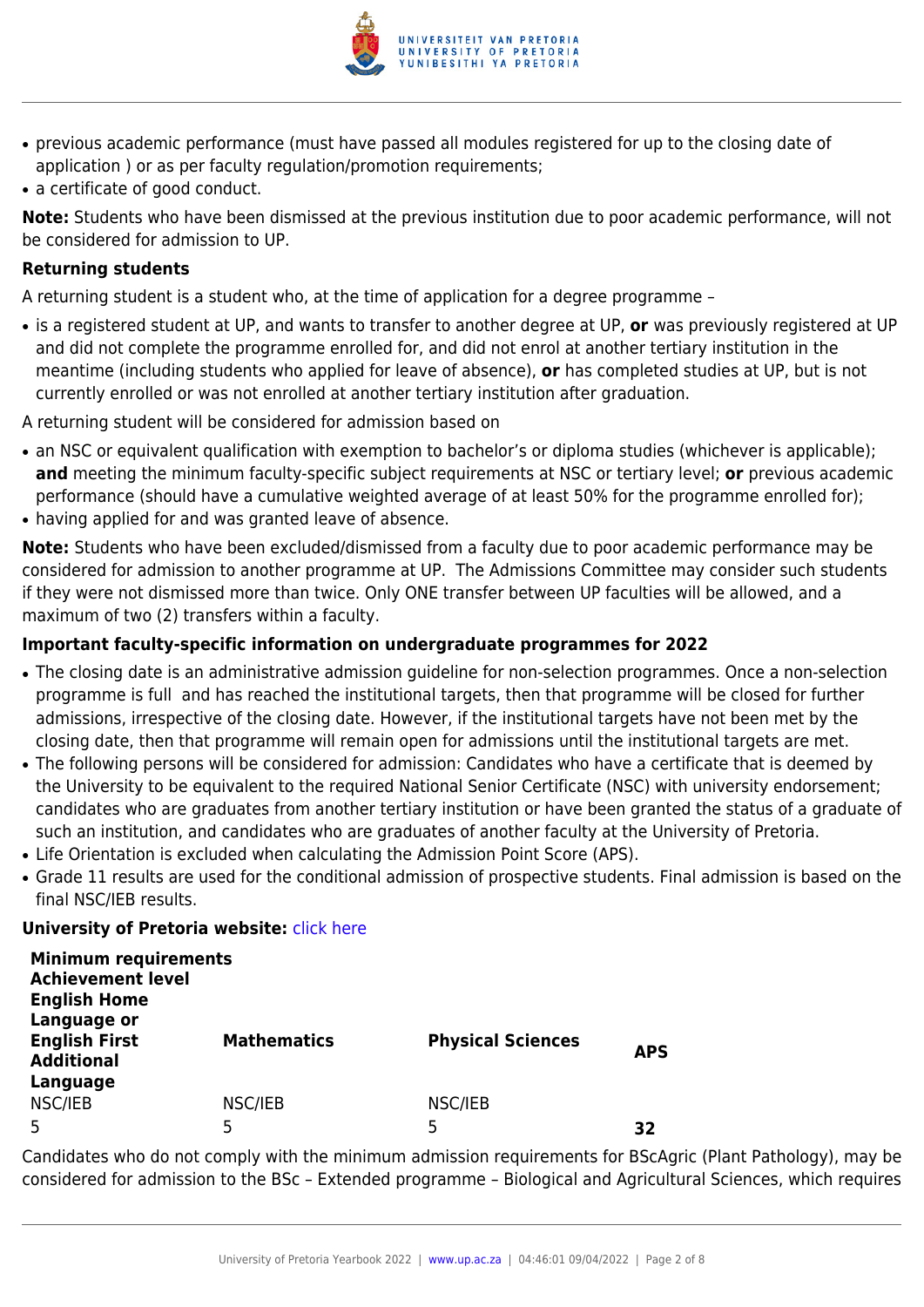

an additional year of study. Students who are placed in the BSc – Extended programme – Biological and Agricultural Sciences will take a minimum of five years to complete the BScAgric (Plant Pathology) programme.

| <b>Minimum requirements</b><br><b>Achievement level</b><br><b>English Home</b> | <b>BSc - Extended Programme - Biological and Agricultural Sciences</b> |                          |            |
|--------------------------------------------------------------------------------|------------------------------------------------------------------------|--------------------------|------------|
| Language or<br><b>English First</b><br><b>Additional</b><br>Language           | <b>Mathematics</b>                                                     | <b>Physical Sciences</b> | <b>APS</b> |
| NSC/IEB                                                                        | NSC/IEB                                                                | NSC/IEB                  |            |
| 4                                                                              | 4                                                                      | 4                        | 26         |

#### **Note:**

\*The BSc – Extended programmes are not available for students who meet all the requirements for the corresponding mainstream programme.

\*Please note that only students who apply in their final NSC or equivalent qualification year will be considered for admission into any of the BSc – Extended programmes.

# Other programme-specific information

Electives are chosen as follows:

Third year – 12 credits

#### **Compilation of curriculum**

Students must register for elective modules in consultation with the head of department who must ensure that the modules do not clash on the set timetable.

The Dean may, in exceptional cases and on recommendation of the relevant head of department, approve deviations from the prescribed curriculum.

#### **1.1 Requirements for specific modules**

A candidate who:

- a. does not qualify for STK 110, must enrol for STK 113 and STK 123;
- b. egisters for Mathematical Statistics (WST) and Statistics (STK) modules must take note that WST and STK modules, except for STK 281, may not be taken simultaneously in a programme; a student must take one and only one of the following options:
- WST 111, WST 121, WST 212, WST 211, WST 221, WST 311, WST 312, WST 322, WST 321, and STK 353 or
- WST 111, WST 121, WST 212, WST 211, WST 221, WST 311, WST 312, WST 322, STK320, STK353. or
- STK 110, STC 122, STK 210, STK 220, WST 212, STK 310, STK 320, STK 353.
- c. registers for a module presented by another faculty must take note of the timetable clashes, prerequisites for that module, subminimum required in examination papers, supplementary examinations, etc.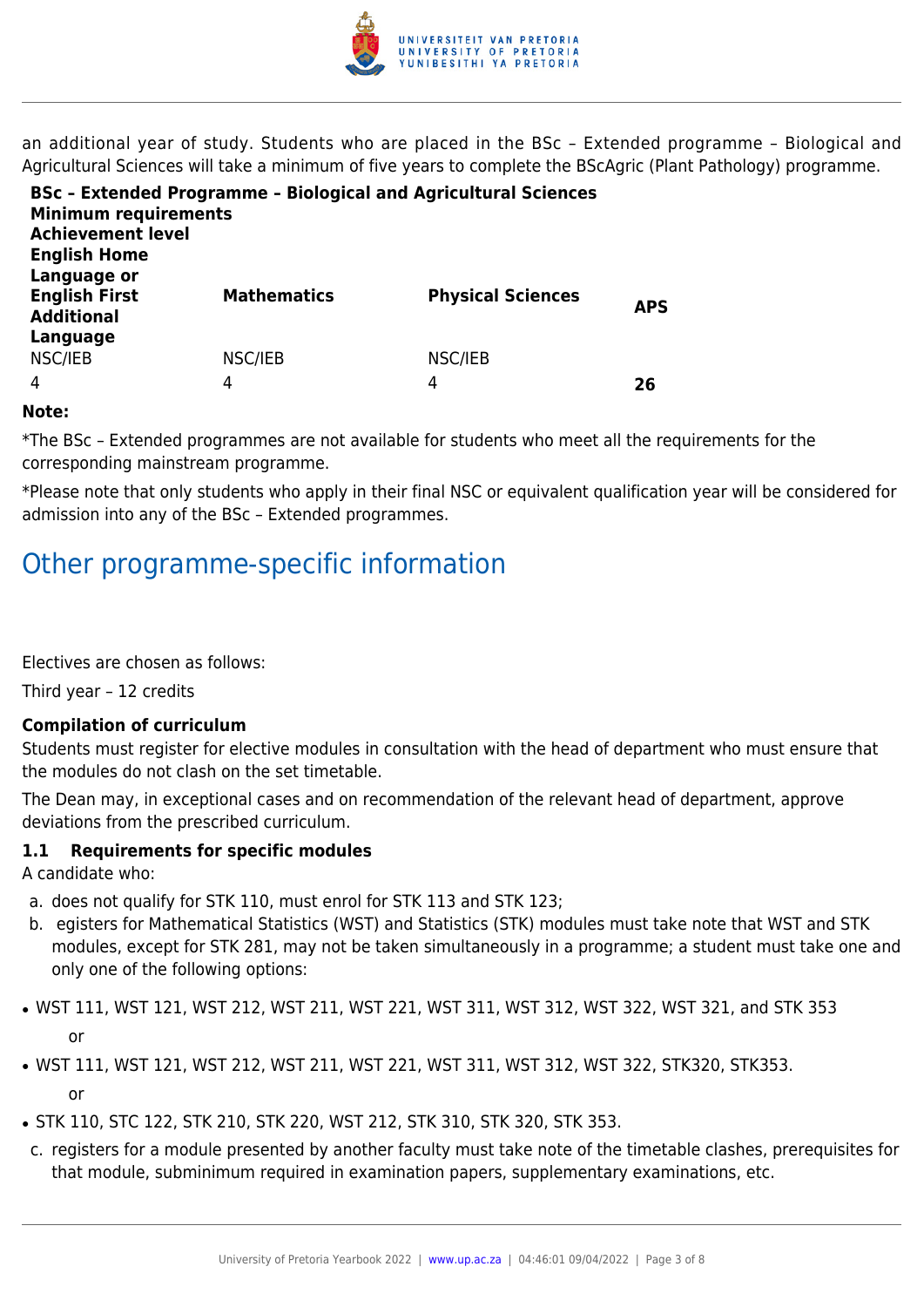

### **1.2 Fundamental modules**

- a. It is compulsory for all new first-year students to satisfactorily complete the Academic orientation (UPO 102) and to take Academic information management modules (AIM 111 and AIM 121) and Language and study skills (LST 110). Please see curricula for details.
- b. Students who intend to apply for admission to MBChB or BChD in the second semester, when places become available in those programmes, may be permitted to register for up to 80 module credits and 4 core modules in the first semester during the first year provided that they obtained a final mark of no less than 70% for Grade 12 Mathematics and achieved an APS of 34 or more in the NSC.

### Promotion to next study year

A student will be promoted to the following year of study if he or she passed 100 credits of the prescribed credits for a year of study, unless the Dean on the recommendation of the relevant head of department decides otherwise. A student who does not comply with the requirements for promotion to the following year of study, retains the credit for the modules already passed and may be admitted by the Dean, on recommendation of the relevant head of department, to modules of the following year of study to a maximum of 48 credits, provided that it will fit in with both the lecture and examination timetable.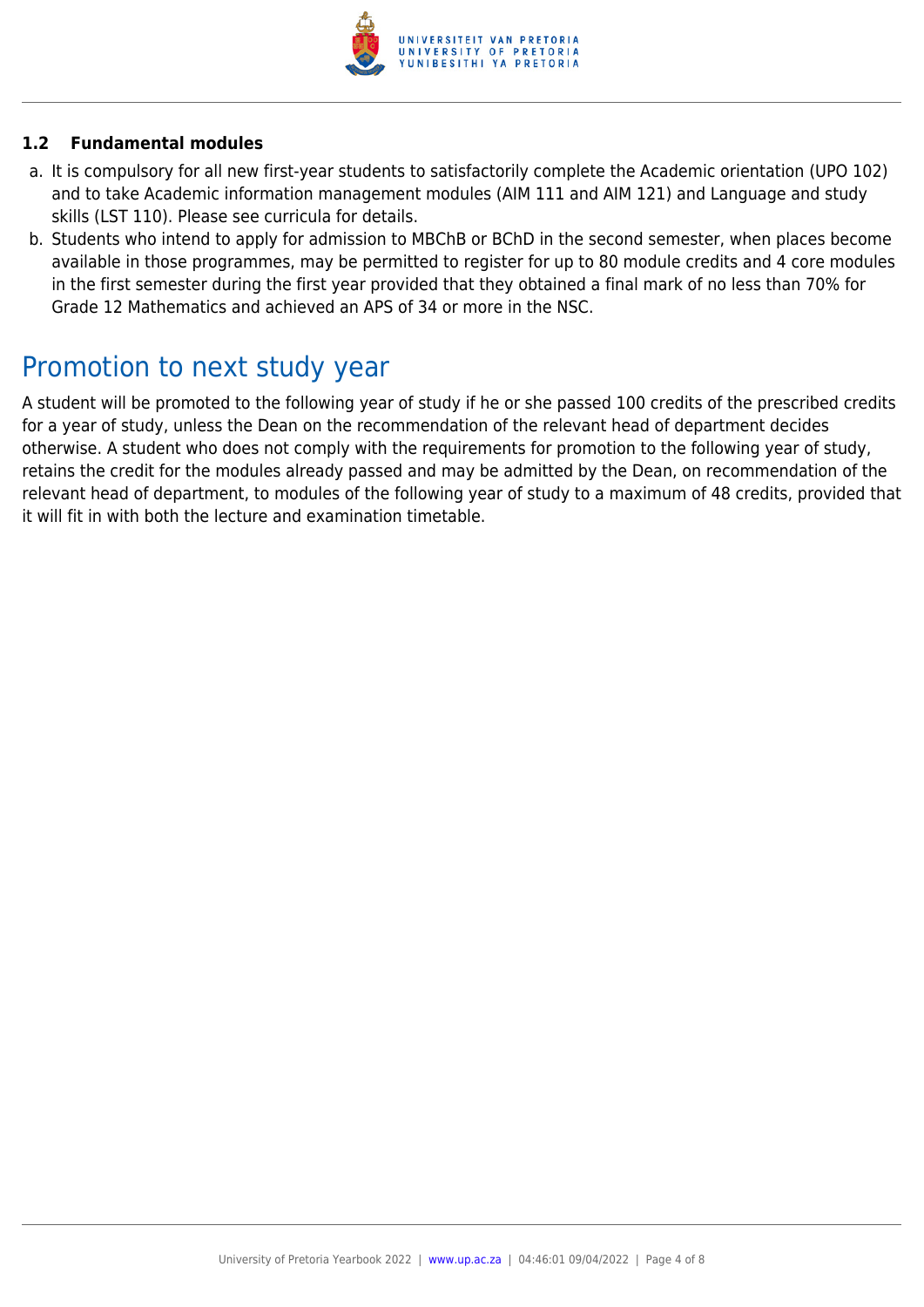

# Curriculum: Year 1

### **Minimum credits: 142**

Fundamental  $= 14$ Core modules  $= 128$ 

### **Fundamental modules**

[Academic information management 111](https://www.up.ac.za/mechanical-and-aeronautical-engineering/yearbooks/2022/modules/view/AIM 111) (AIM 111) - Credits: 4.00 [Academic information management 121](https://www.up.ac.za/mechanical-and-aeronautical-engineering/yearbooks/2022/modules/view/AIM 121) (AIM 121) - Credits: 4.00 [Language and study skills 110](https://www.up.ac.za/mechanical-and-aeronautical-engineering/yearbooks/2022/modules/view/LST 110) (LST 110) - Credits: 6.00 [Academic orientation 102](https://www.up.ac.za/mechanical-and-aeronautical-engineering/yearbooks/2022/modules/view/UPO 102) (UPO 102) - Credits: 0.00

### **Core modules**

[Biometry 120](https://www.up.ac.za/mechanical-and-aeronautical-engineering/yearbooks/2022/modules/view/BME 120) (BME 120) - Credits: 16.00 [Plants and society 161](https://www.up.ac.za/mechanical-and-aeronautical-engineering/yearbooks/2022/modules/view/BOT 161) (BOT 161) - Credits: 8.00 [General chemistry 117](https://www.up.ac.za/mechanical-and-aeronautical-engineering/yearbooks/2022/modules/view/CMY 117) (CMY 117) - Credits: 16.00 [General chemistry 127](https://www.up.ac.za/mechanical-and-aeronautical-engineering/yearbooks/2022/modules/view/CMY 127) (CMY 127) - Credits: 16.00 [Introductory genetics 161](https://www.up.ac.za/mechanical-and-aeronautical-engineering/yearbooks/2022/modules/view/GTS 161) (GTS 161) - Credits: 8.00 [Introduction to microbiology 161](https://www.up.ac.za/mechanical-and-aeronautical-engineering/yearbooks/2022/modules/view/MBY 161) (MBY 161) - Credits: 8.00 [Molecular and cell biology 111](https://www.up.ac.za/mechanical-and-aeronautical-engineering/yearbooks/2022/modules/view/MLB 111) (MLB 111) - Credits: 16.00 [Physics for biology students 131](https://www.up.ac.za/mechanical-and-aeronautical-engineering/yearbooks/2022/modules/view/PHY 131) (PHY 131) - Credits: 16.00 [Mathematics 134](https://www.up.ac.za/mechanical-and-aeronautical-engineering/yearbooks/2022/modules/view/WTW 134) (WTW 134) - Credits: 16.00 [Animal diversity 161](https://www.up.ac.za/mechanical-and-aeronautical-engineering/yearbooks/2022/modules/view/ZEN 161) (ZEN 161) - Credits: 8.00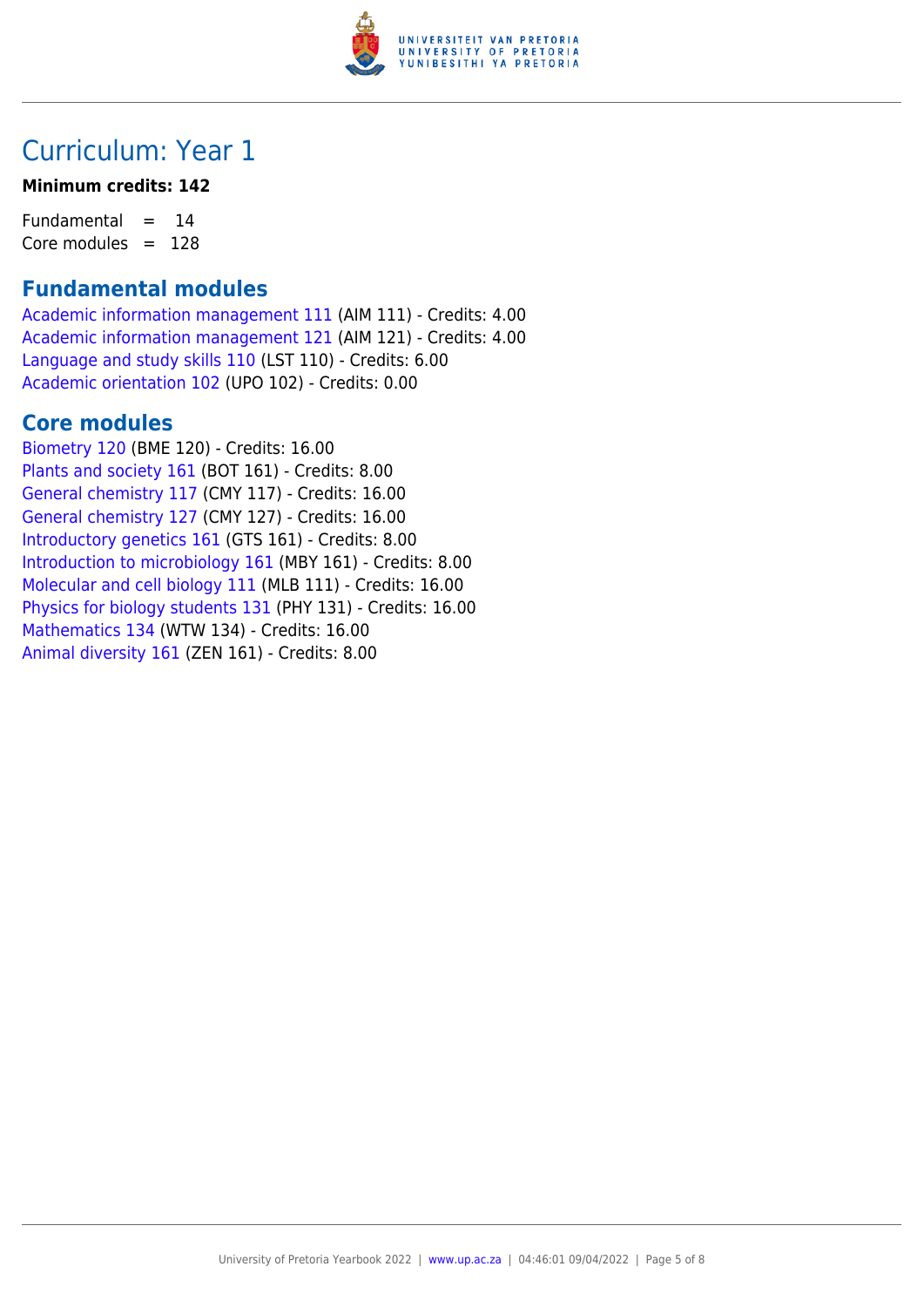

# Curriculum: Year 2

### **Minimum credits: 147**

### **Core modules**

[Introduction to proteins and enzymes 251](https://www.up.ac.za/mechanical-and-aeronautical-engineering/yearbooks/2022/modules/view/BCM 251) (BCM 251) - Credits: 12.00 [Plant physiology and biotechnology 261](https://www.up.ac.za/mechanical-and-aeronautical-engineering/yearbooks/2022/modules/view/BOT 261) (BOT 261) - Credits: 12.00 [Introductory soil science 250](https://www.up.ac.za/mechanical-and-aeronautical-engineering/yearbooks/2022/modules/view/GKD 250) (GKD 250) - Credits: 12.00 [Molecular genetics 251](https://www.up.ac.za/mechanical-and-aeronautical-engineering/yearbooks/2022/modules/view/GTS 251) (GTS 251) - Credits: 12.00 [Genetic diversity and evolution 261](https://www.up.ac.za/mechanical-and-aeronautical-engineering/yearbooks/2022/modules/view/GTS 261) (GTS 261) - Credits: 12.00 [Introduction to agricultural economics 210](https://www.up.ac.za/mechanical-and-aeronautical-engineering/yearbooks/2022/modules/view/LEK 210) (LEK 210) - Credits: 14.00 [Agricultural economics 220](https://www.up.ac.za/mechanical-and-aeronautical-engineering/yearbooks/2022/modules/view/LEK 220) (LEK 220) - Credits: 12.00 [Bacteriology 251](https://www.up.ac.za/mechanical-and-aeronautical-engineering/yearbooks/2022/modules/view/MBY 251) (MBY 251) - Credits: 12.00 [Mycology 261](https://www.up.ac.za/mechanical-and-aeronautical-engineering/yearbooks/2022/modules/view/MBY 261) (MBY 261) - Credits: 12.00 [Introduction to crop protection 251](https://www.up.ac.za/mechanical-and-aeronautical-engineering/yearbooks/2022/modules/view/PLG 251) (PLG 251) - Credits: 12.00 [Principles of plant pathology 262](https://www.up.ac.za/mechanical-and-aeronautical-engineering/yearbooks/2022/modules/view/PLG 262) (PLG 262) - Credits: 12.00 [Sustainable crop production and agroclimatology 251](https://www.up.ac.za/mechanical-and-aeronautical-engineering/yearbooks/2022/modules/view/PPK 251) (PPK 251) - Credits: 15.00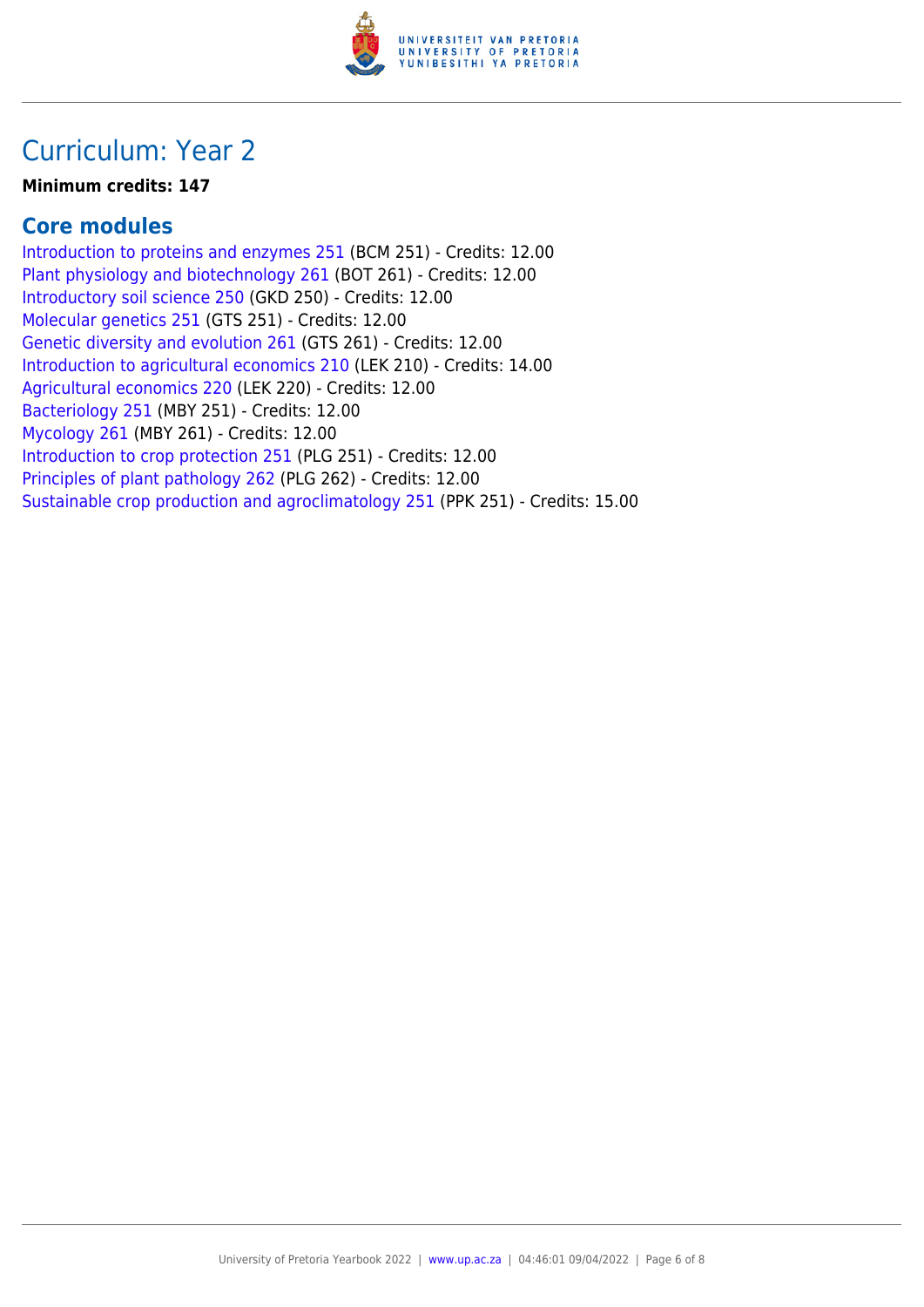

## Curriculum: Year 3

### **Minimum credits: 136**

### **Core modules**

[Field crops 361](https://www.up.ac.za/mechanical-and-aeronautical-engineering/yearbooks/2022/modules/view/AGR 361) (AGR 361) - Credits: 14.00 [Plant ecophysiology 356](https://www.up.ac.za/mechanical-and-aeronautical-engineering/yearbooks/2022/modules/view/BOT 356) (BOT 356) - Credits: 18.00 [Plant genetics and crop biotechnology 361](https://www.up.ac.za/mechanical-and-aeronautical-engineering/yearbooks/2022/modules/view/BTC 361) (BTC 361) - Credits: 18.00 [Principles and practices 351](https://www.up.ac.za/mechanical-and-aeronautical-engineering/yearbooks/2022/modules/view/HSC 351) (HSC 351) - Credits: 14.00 [Virology 351](https://www.up.ac.za/mechanical-and-aeronautical-engineering/yearbooks/2022/modules/view/MBY 351) (MBY 351) - Credits: 18.00 [Genetic manipulation of microbes 364](https://www.up.ac.za/mechanical-and-aeronautical-engineering/yearbooks/2022/modules/view/MBY 364) (MBY 364) - Credits: 18.00 [General plant pathology 351](https://www.up.ac.za/mechanical-and-aeronautical-engineering/yearbooks/2022/modules/view/PLG 351) (PLG 351) - Credits: 18.00 [Plant disease control 363](https://www.up.ac.za/mechanical-and-aeronautical-engineering/yearbooks/2022/modules/view/PLG 363) (PLG 363) - Credits: 18.00